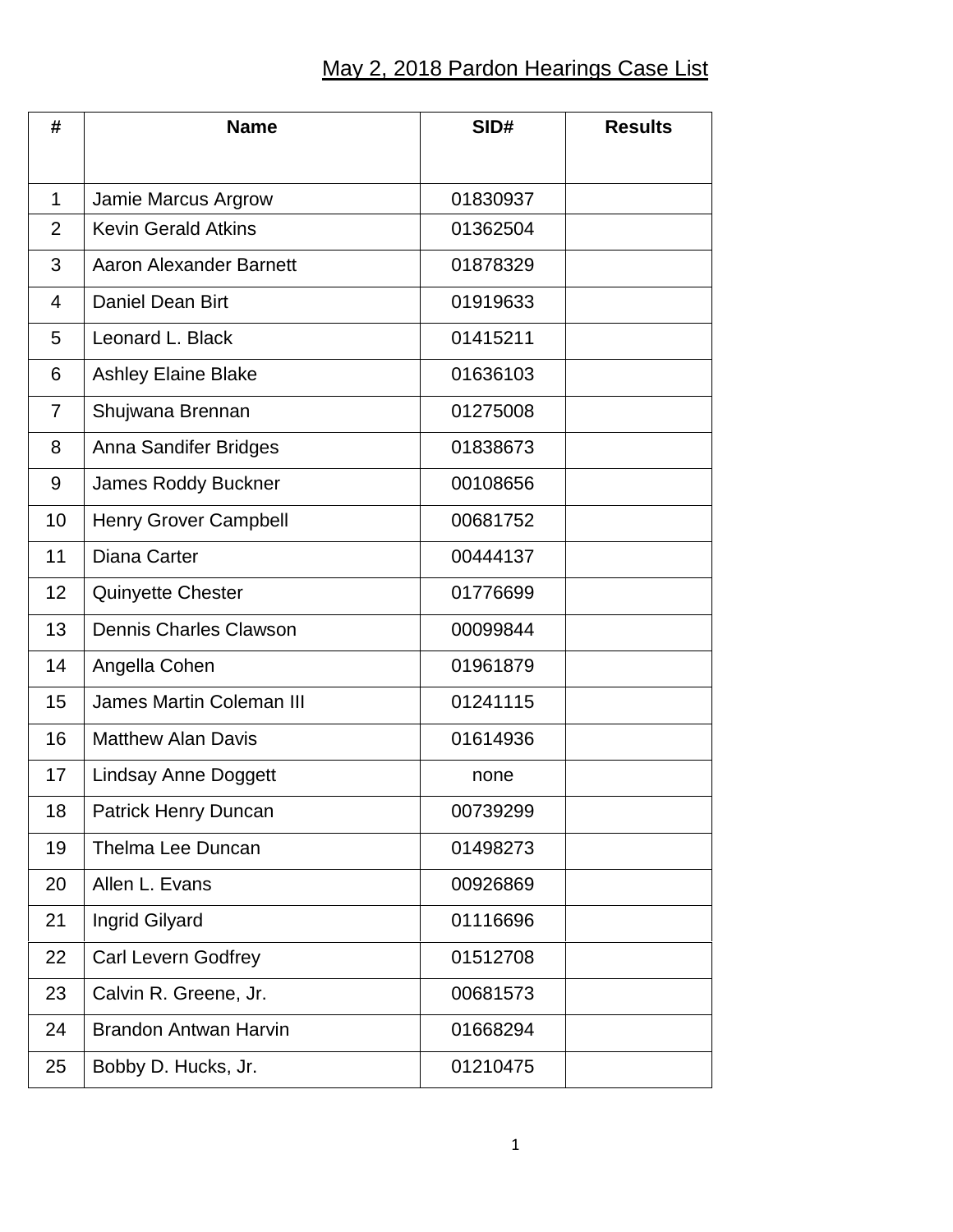## May 2, 2018 Pardon Hearings Case List

| 26 | <b>Thomas Harrison Hudson</b>   | 00928282 |  |
|----|---------------------------------|----------|--|
| 27 | Willie James Jordan             | 00030868 |  |
| 28 | Randy Marcus Lee                | 00527160 |  |
| 29 | John Edward Lewis, Jr.          | 00818255 |  |
| 30 | Derrick L. Manigault            | 00991282 |  |
| 31 | <b>Corinne Flair Manning</b>    | 02117041 |  |
| 32 | Dylan Justin McClair            | 01995389 |  |
| 33 | Kyle Robert McCracken           | 02127944 |  |
| 34 | <b>Rochelle Milton</b>          | 01981486 |  |
| 35 | Jamie Montgomery                | 00985002 |  |
| 36 | Hal Clayton Mosteller, Jr.      | 00856346 |  |
| 37 | <b>Brenda Murray</b>            | 00230105 |  |
| 38 | <b>Eric Nelson</b>              | 00564193 |  |
| 39 | James William Owensby, Sr.      | 00659812 |  |
| 40 | <b>David Alton Parker</b>       | 01269025 |  |
| 41 | <b>Matthew John Pendergrass</b> | 02010682 |  |
| 42 | Willie E. Pilgrim               | 00627150 |  |
| 43 | Jearmine Rayford                | 01741342 |  |
| 44 | Robert L. Reid III              | 01040242 |  |
| 45 | <b>Tiffany Regina Rivers</b>    | 01881754 |  |
| 46 | Winter O. Robinson              | 01194717 |  |
| 47 | Keith Walter Salmonsen          | 00690728 |  |
| 48 | <b>Elizabeth Schmidt</b>        | 00979141 |  |
| 49 | <b>Dustin Olin Shaw</b>         | 01735770 |  |
| 50 | Hercules Sheriod, Jr.           | 01375222 |  |
| 51 | Jeffrey L. Shippy               | 01389771 |  |
| 52 | Larry Singleton                 | 01075004 |  |